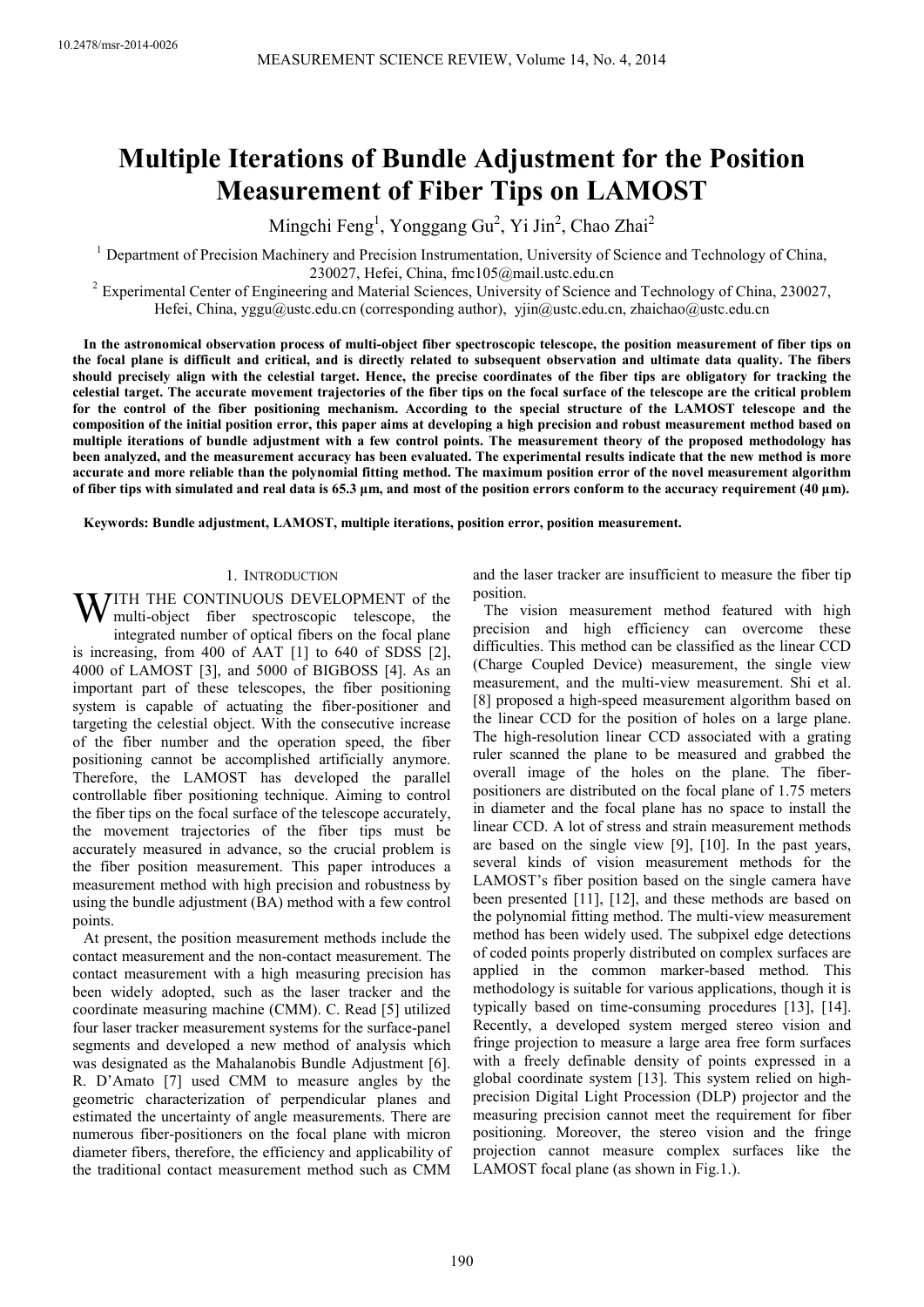Because all these methods are passive methods and the diameter of the fiber is micron scale, the direct feature point extraction will bring more errors into the measuring result. Fortunately, the fiber position measurement with the help of backward lighting is feasible, in which the fibers transfer the backward lighting to the measured fiber tips, and then, the camera takes pictures of the telescope focal plane. So this paper develops an active multi-view measurement method based on the bundle adjustment to improve the precision of the fiber position measurement.

In general, sensor models are classified into two categories: the physical sensor model and the alternative generalized model [15]. The physical camera model, based on the collinearity condition, describes the rigorous imaging geometric relationship between the image point and the object point with parameters of physical meanings. In contrast, the polynomial fitting method belongs to the alternative generalized models utilizing only one view. The polynomial fitting method supplied with calibrated polynomial coefficients, expresses the object point coordinates as a ratio of two polynomials with variables of image coordinates. In practice, the polynomial fitting method is widely applied due to its capability of maintaining the accuracy of the physical sensor models and real-time calculation. But the coefficients of the polynomial fitting method must be obtained based on the known high-precision 3D (3 Dimensions) points on the focal plane, and the image plane must keep parallel to the measuring surfaces. This method is only suitable for the measurement of planar object. Inconvenient actual use and ambiguous physical meaning of the parameters will affect the accuracy of the measurement results. In this paper, the accuracy of the proposed method and the polynomial fitting method will be compared in the same situation.

In order to improve the measurement accuracy and adaptability, this paper develops a new method based on the multi-view reconstruction and the bundle adjustment to measure the 3D coordinates of fiber tips, in which the bundle adjustment is the most critical step. The bundle adjustment is the choice for many photogrammetry applications [16]-[18]. It has also come to take a prominent role in computer vision applications as the last step of many feature-based 3D reconstruction algorithms [19]-[21]. BA refines a visual reconstruction to produce jointly optimal 3D structure and viewing parameter (camera pose and intrinsic camera parameters) estimates. BA boils down to minimizing the re-projection error between the observed and predicted image points, which is expressed as the sum of squares of all the residual feature projection errors [16]. Thus, the minimization is achieved by using non-linear least squares algorithms, of which most of these articles apply the Levenberg–Marquardt (LM) algorithm [22].

Based on the special structure (as shown in Fig.1.) of the LAMOST telescope and the composition of the initial position error, this paper analyzes a novel bundle adjustment model with additional constraints of abundant measuring points and only one high-precision control point. The method of reducing the systematic error and the zero-mean Gaussian random error is presented, and the theoretical and actual experiment accuracy of this method is assessed. This

paper is organized as follows: The mathematical models of camera and bundle adjustment are presented in Section 2. This section also describes the composition of the initial position error and comes up with the methods to reduce the error. Section 3 provides experimental results with both simulated and real data. Finally, Section 4 presents the conclusions.



Fig.1. The special structure of the LAMOST focal plane.

# 2. MEASUREMENT PRINCIPLE & MATHEMATICAL MODELING

The camera model is the core part to the new method. The camera should be accurately calibrated to obtain consistent intrinsic and relative orientation parameters. A network of images is taken from successive locations as the camera is moved around an object. Corresponding image feature points extracted from these images and the initial estimate of 3D object coordinates are used to measure the position of fiber tips, which are inserted into bundle adjustment with control points being geometric constraints. We will now briefly discuss the measurement process over multiple views and the proposed method. This section firstly introduces some basic theories, including camera calibration, bundle adjustment, initial estimates, and the iteration theory with control points. The last part of this section introduces the polynomial fitting method currently employed in the measurement.

# *A. Camera model and camera calibration.*

The common mathematical model of camera and the notation used in this paper are presented firstly. A camera is modeled by the pinhole: the relationship between a 3D point [*X, Y, Z*] and its image projection [*u, v*] is approximated by means of the rotation matrix and transformation matrix, as shown in  $(1)$ :

$$
\begin{bmatrix} X_c & Y_c & Z_c \end{bmatrix}^T = R^* \begin{bmatrix} X & Y & Z \end{bmatrix}^T + T \qquad (1)
$$

$$
Z_c \begin{bmatrix} u & v & 1 \end{bmatrix}^T = A \begin{bmatrix} X_c & Y_c & Z_c \end{bmatrix}^T
$$

$$
= \begin{bmatrix} f_u & \lambda & u_0 \\ 0 & f_v & v_0 \\ 0 & 0 & 1 \end{bmatrix} \begin{bmatrix} X_c & Y_c & Z_c \end{bmatrix}^T
$$
(2)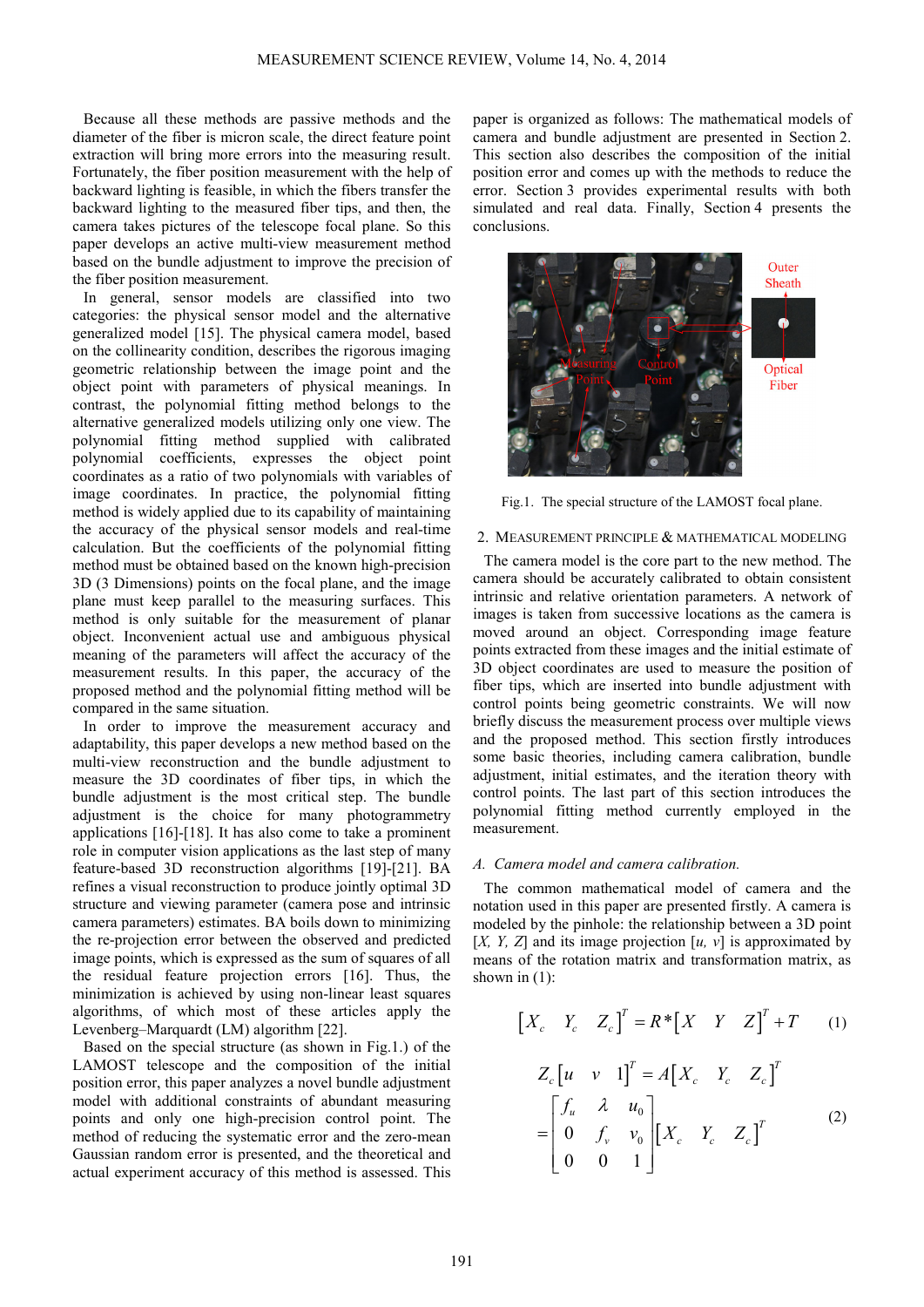Where, (*X, Y, Z*) are the object world coordinates of a measured point and (*u, v*) are its pixel image coordinates, and  $(X_c, Y_c, Z_c)$  are its camera coordinates.  $Z_c$  is a nonzero scale factor.  $(u_0, v_0)$  denote the principal point in the imaging plane with the unit of pixel.  $f_u$  and  $f_v$  represent the focal length in pixels along the image axes *u* and *v*, while *λ* is the skew coefficient defining the angle between the *u* and *v* pixel axes. *A* is the intrinsic camera parameter. *R* and *T*, called the extrinsic parameters, are the rotation matrix and the translation vector from world coordinate frame to camera coordinate frame, respectively. The initial estimate of camera parameters can be calculated by the direct linear transformation (DLT) method directly.

Actually, the real camera imaging is not ideal, particularly when a commercial Single Lens Reflex (SLR) camera is used. Therefore, the lens distortion on the imaging has to been taken into account. Commonly, only first-order or second-order distortion model is adopted to correct the radial distortion [23]-[25]. More rigorously, the radial distortion and tangential distortion should be adopted to correct the lens distortion [26], [27]. After considering the lens distortion, the new normalized point coordinates  $(x_d, y_d)$ are defined as follows.

Let  $(x, y)^T$  and  $(x_d, y_d)^T$  be the distortion-free and the distorted normalized image coordinates, respectively.

$$
\begin{bmatrix} x \\ y \end{bmatrix} = \begin{bmatrix} X_c/Z_c \\ Y_c/Z_c \end{bmatrix}
$$
 (3)

$$
\begin{bmatrix} x_d \\ y_d \end{bmatrix} = (1 + k_1 r^2 + k_2 r^4 + k_5 r^6) \begin{bmatrix} x & y \end{bmatrix}^T + dx \quad (4)
$$

$$
dx = \begin{bmatrix} 2k_3xy + k_4(r^2 + 2x^2) \\ k_3(r^2 + 2y^2) + 2k_4xy \end{bmatrix}
$$
 (5)

where,  $r^2 = x^2 + y^2$  .  $1 + k_1 r^2 + k_2 r^4 + k_5 r^6$  is radial distortion coefficient and *dx* is the tangential distortion.

$$
\begin{cases} u_d = f_u \left( x_d + \lambda * y_d \right) + u_0 \\ v_d = f_v y_d + v_0 \end{cases}
$$
 (6)

 $k_1, k_2, k_5$  are the coefficients of radial distortion, and  $k_3, k_4$ are the coefficients of tangential distortion.  $(u_d, v_d)$  are the distorted pixel image coordinates. It requires an initial guess of intrinsic and extrinsic camera parameters, which can be obtained using the DLT method described by Hartley [28]. Then, the best estimate for the camera parameters can be obtained by nonlinear refinement based on the maximum likelihood criterion, such as the LM algorithm. In the simulation of the computational methods, inter-image homographies are computed with normalized DLT from perturbed image points. The initial value of the intrinsic parameters has also been determined with the assumption that the images are without distortion [29].

#### *B. Bundle adjustment.*

A new bundle adjustment problem with control point is described in this paper. The direct application of a traditional bundle adjustment which is influenced by various errors fails to get the accurate 3D coordinates. However, if the control point constraints are applied to the traditional bundle adjustment, BA will get better camera parameters and 3D point coordinates. BA utilizing the control point constraints can reduce the matrix dimension of the covariance matrix so that the total computation time is decreased. Experiment results indicate that the new method is better than the traditional bundle adjustment algorithm in the 3D accuracy and the convergence rate.

Let *f* be an assumed functional relation of the camera, and we can get the reprojection error of an image feature point  $e_{ij} = x_{ij} - f(R, T, K, X_{ij})$ , which is used to evaluate 3D reconstruction quality.  $x_{ij}$  is the actual image point coordinate of point  $i$  on image  $j$ ;  $R$ ,  $T$  are the extrinsic camera parameters; *K* presents the intrinsic camera parameters and distortion coefficients in (2), (4);  $X_{ij}$  is the initial estimate of a fiber tip's position; and  $f(R, T, K, X_{ii})$  is the predicted image coordinate according to (6).

Further refinement can be conducted with bundle adjustment. It can be defined as the problem of simultaneously refining the 3D structure and viewing parameters (i.e., camera pose, intrinsic parameters, and distortion) of the cameras employed to acquire the images. And, BA in general is based on a non-linear iterative minimization algorithm (e.g., Levenberg-Marquardt method) and is used as the final step of the reconstruction process. In order to get precise results, it requires an initial solution that can arise from the steps described above. Moreover, it is possible to provide the algorithm with the covariance of each measuring point so as to minimize the Mahalanobis distance of the reprojection error [30] :

$$
E = \sum_{i}^{n} \sum_{j}^{m} \left\| x_{ij} - f(R, T, K, X_{ij}) \right\|^{2}
$$
 (7)

Where, it is assumed that *n* 3D points are seen in *m* views. In this paper, the nonlinear minimization problem is solved with the LM algorithm [22].

# *C. Estimating initial camera parameters and 3D object coordinates.*

Initial estimates include the 3D coordinates of the object point, intrinsic and extrinsic camera parameters, and camera lens distortion. Better initial values of the bundle adjustment can avoid the solution falling into local optimization. The improvement of the initial solution accuracy of the camera parameters and the coordinates of 3D points is an essential step in the bundle adjustment optimization, which calls for the application of nonlinear optimization after the DLT method in camera calibration.

The camera intrinsic parameters and lens distortion can be obtained by the aforementioned camera calibration method, and the designed 3D coordinates of the measuring points can be used as the initial coordinates. In actual measurement,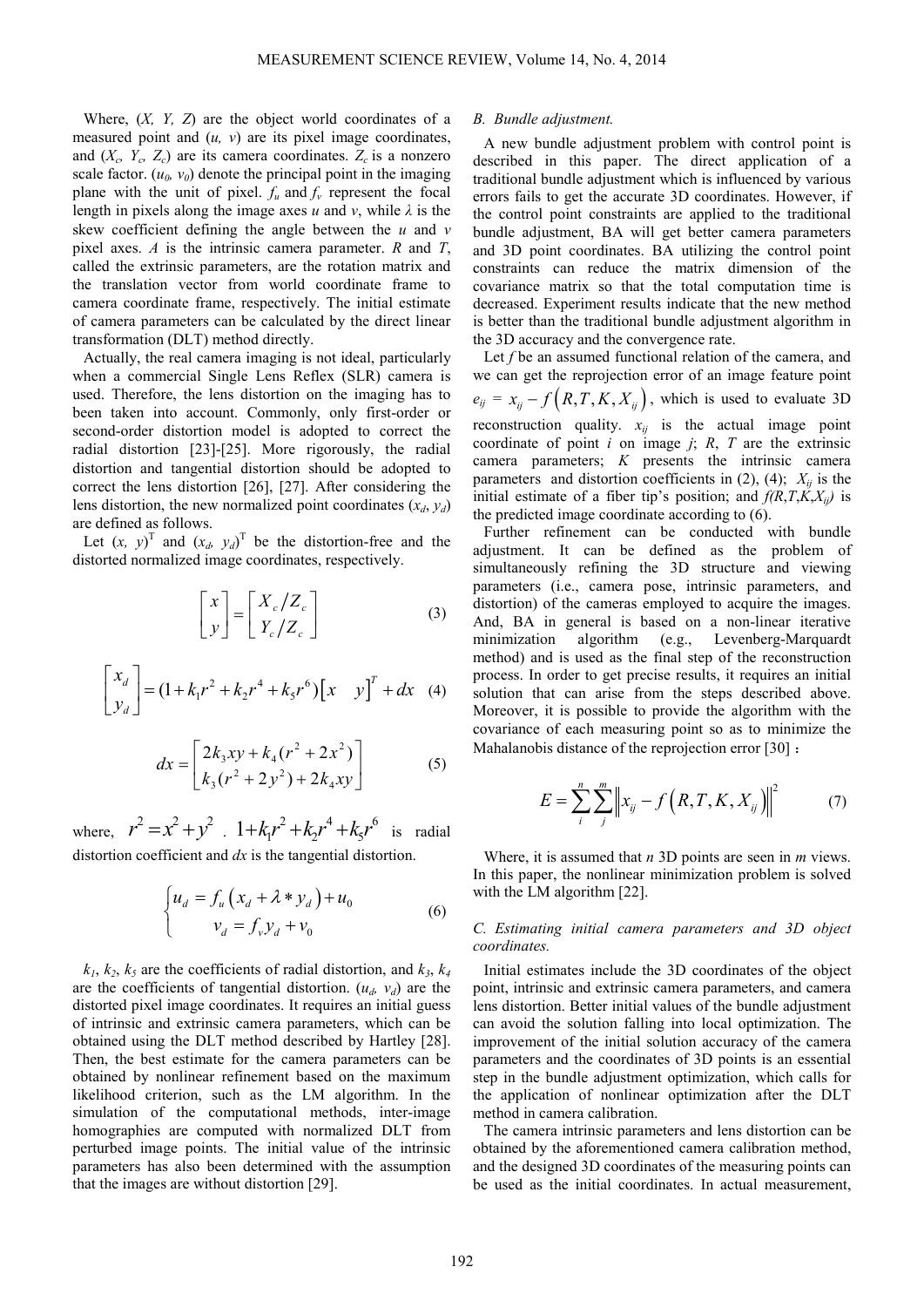extrinsic camera parameters are calculated by the DLT method with the designed 3D coordinates of the measuring points and the corresponding image coordinates. And the relatively accurate extrinsic camera parameters can also be determined by some control points in the field of view. The initial position of a specific fiber tip can be easily obtained by its corresponding revolving angles of the central revolving axle and the bias revolving axle in the double parallel controllable structure. The initial fiber positions of the test plane are the designed 3D coordinates.

# *D. Bundle adjustment with control points and its iterative process.*

With the absence of additional constraints, the traditional bundle adjustment cannot meet the precision request. All the 3D points are divided into control points and measuring points, while most of them are measuring points and only a few are control points (as shown in Fig.1.). Half of the measuring points are treated as a large number of low precision control points. Assuming that the difference between the initial coordinates and the actual coordinates of 3D points is non-zero mean Gaussian, the difference of half points is also non-zero mean Gaussian. The calculation process is as follows: (1) First, half of all points are used as low precision control points, and the other half are measuring points, then the position errors are reduced and the average of these errors would converge to the mean value of the control point errors after carrying out the bundle adjustment. (2) Then, the roles of control points and measuring points are reversed and the position of 3D points is iteratively calculated and analyzed by bundle adjustment. When the error is no longer reduced, the process stops and it can be regarded as the coarse solution. (3) Finally, if there is any position error that cannot meet the requirement, this point acts as a measuring point and the other points act as control points, then BA will be carried out. This step can be regarded as the finishing solution.



Fig.2. The flowchart of the measurement process.

### *E. The influence of the systematic error and its elimination method.*

The actual initial position error of 3D points is non-zero mean Gaussian. The position error consists of the systematic error and the zero-mean Gaussian random error. The above method can greatly reduce the zero-mean Gaussian random error and the error of measuring points converges to the mean of the position errors of control points. But this method is incapable of reducing the systematic error and the systematic error will be brought into the final results. In order to eliminate the systematic error, a high-precision control point measured by high-precision CMM is set up in the measurement area. The BA results and the accurately measured results of this point are applied to calculate the systematic error, which is used for compensation of all measuring points so as to improve the accuracy of the results. The flowchart of the measurement process is shown in Fig.2.

The actual coordinates of 3D points are simulated by adding the zero-mean Gaussian random error and the systematic error into the theoretical coordinates. The calculation results show that the systematic error is brought into the BA results. The control point coordinates are determined in advance by CMM. The BA results and the previous measured coordinates of the control point are used to get the systematic error which is available for compensation of the other points coordinate. A large number of measuring points with zero-mean Gaussian random error determine the scale and direction of all points, while the high-precision control point determines the systematic error of all points.

#### *F. Fourth-order polynomial model.*

Due to the advantages of real-time calculation and high precision, the polynomial fitting method is employed in the LAMOST project to measure the coordinates of fiber tips, but it also has the disadvantage of weak adaptability. As a comparison object, this section simply introduces the realization of the polynomial fitting method. The fourthorder polynomial model is defined as (8). *X* and *Y* are the center coordinates of the fiber tip on the focal plane while *u* and *v* are the center coordinates of the fiber tip on the image. The least square method is employed to calculate the coefficients  $a_1$  to  $a_{15}$  and  $b_1$  to  $b_{15}$  with at least 15 highprecision known 3D points. Then, we can convert the image coordinate (unit: pixel) to the focal plane coordinate (unit: millimeter) based on the 30 coefficients. The least square criterion is adopted to solve the linear equation. By this method, less computing time is needed and real-time calculation can be carried out. Therefore, the measuring region of the focal plane is with enough accuracy.

$$
\begin{cases}\nX = a_1 + a_2 u + a_3 v + \dots + a_{14} u v^3 + a_{15} v^4 \\
Y = b_1 + b_2 u + b_3 v + \dots + b_{14} u v^3 + b_{15} v^4\n\end{cases}
$$
\n(8)

#### 3. EXPERIMENT

#### *A. Experiment setup and camera calibration.*

Based on the measurement method and analysis, the vision measurement system is set up, as shown in Fig. 3, which consists of a CMOS camera (NIKON D800) with the resolution of 7360 pixels×4912 pixels, a test board (small focal plane), a calibration board and a translation stage. The  $22 \times 22$  circles array is distributed uniformly on the surface of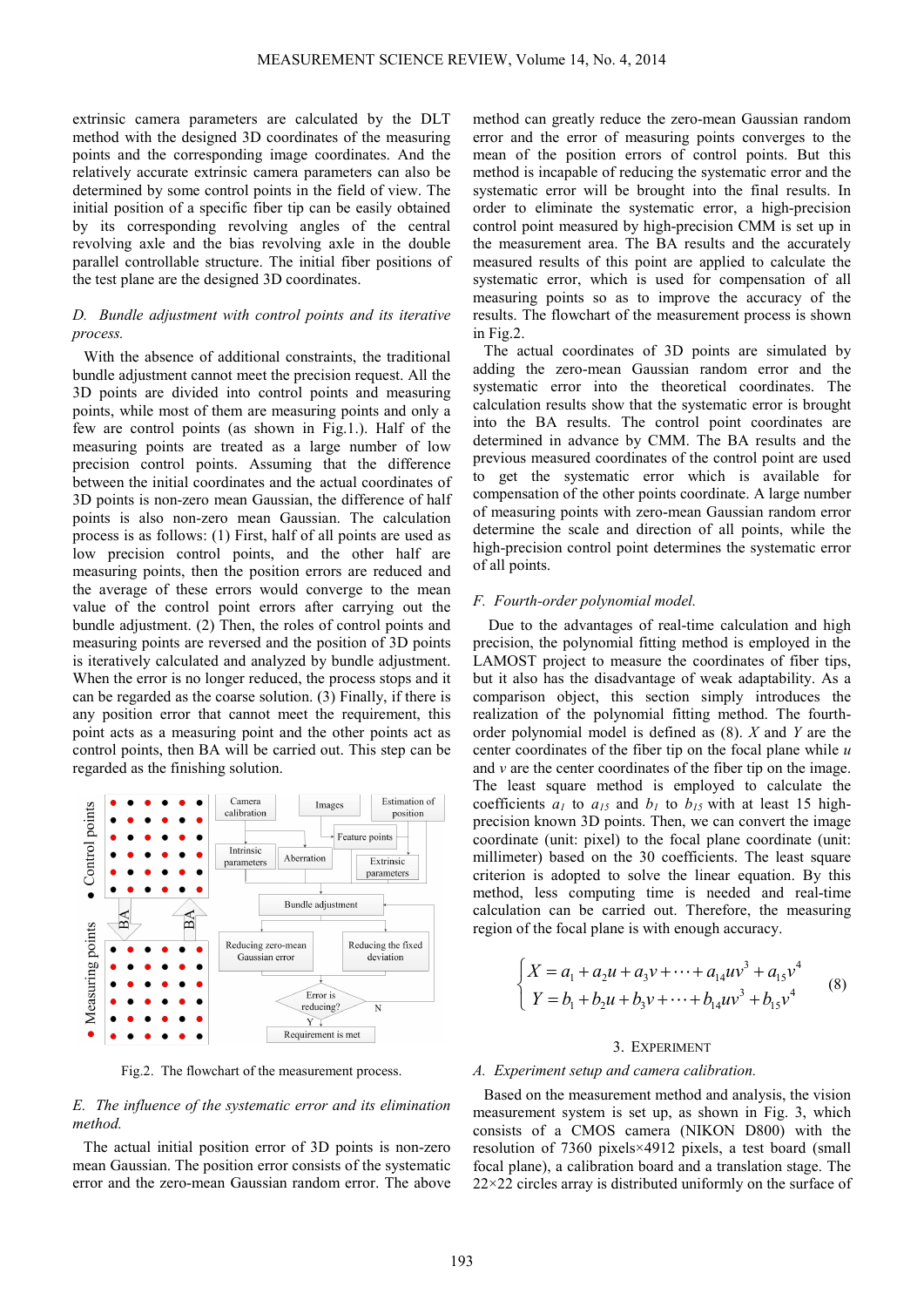calibration board. The distance between adjacent circles is 3 mm. The positioning accuracy of the calibration points is 2.5 µm. The shooting distance is set to 3 m, and the calibration volume is 500 mm $\times$ 500 mm $\times$ 500 mm. The angle between the camera and the calibration board is random. Then the calibration board is located and translated by the translation stage, and thirty-one images of the calibration board under different orientations are captured by the camera. The center of the circles is determined by a subpixel edge extraction and ellipse fitting method. With the images of the circles array, the camera is calibrated with the DLT and nonlinear optimization method. Subsequently, another thirty images are taken and different errors are added to the theoretical coordinates of the calibration board to simulate the initial value of the actual situation. Finally, the camera parameters and the coordinates of 3D points are jointly optimized with bundle adjustment which optimizes the camera parameters while adjusting the coordinates of 3D points in a global optimization.

The LAMOST pays more attention to the positioning accuracy of planar XY direction on the focal plane. The positioning accuracy of axial direction on the focal plane has no influence on observation, so experiments will only validate the positioning accuracy of XY direction. The robustness and accuracy of the algorithm presented throughout this paper are checked based on the experiment results. Results of the simulated data are firstly performed. Then, we present some results from real data experiments using a commercial camera. The experiments of real data apply the small focal plane which is shown in Fig.3.



Fig.3. The vision measurement system.

### *B. Simulated data.*

In order to verify the reliability and accuracy of the new algorithm, the initial position errors of all measuring points are Gaussian distribution with the mean being 500 µm and the variance being  $200 \mu m$ , as shown in Fig.4.a. The representative pinhole camera model is adopted in this paper, but the actual camera does not strictly comply with this model. If the traditional bundle adjustment without dimension constraints is applied to calculate the coordinates of the measuring points, it is impossible to meet the accuracy requirement. For the purpose of improving the accuracy of position measurement, the dimension constraints, such as predetermined fiber control points, scale

and points measured by the laser tracker [31], can be preset. When four accurate control points are employed, it can be observed from Fig.4.b. that the position errors of calculation results are very small, but another thing to note is that the accurate control points are difficult to obtain in practice. When the temperature is constant of  $(25.5 \sim 26.5 \degree C)$ , the eight fixed optical fibers (its structure is shown in Fig.1.) are measured by the CMM as control points. The measurement error of CMM is  $3 \mu m$  and the expanded uncertainty is 5.9 µm with a confidence level of approximately 95 %. When there are not enough control points for constraints, the traditional bundle adjustment is incapable to effectively improve the measurement precision. However, a mass of control points would reduce the number of observation fibers and influence the results of astronomical observation. The bundle adjustment with a mass of low precision control points (measuring points) can reduce zero-mean Gaussian random error but has no effect on the systematic error (as shown in Fig.4.c), while the proposed algorithm with multiple iterations can reduce the zero-mean Gaussian random error and a control point can eliminate the systematic error at the same time. Because each region needs only one high precision control point, it effectively reduces the number of the control points. The proposed algorithm not only improves the measurement precision, but also reduces the influence of control points on astronomical observation. The result is shown in Fig.4.d. The maximum position error is 65.3 µm, and most of the position errors conform to the accuracy requirement (40 µm).

The current measurement method of fiber position in LAMOST is the polynomial fitting method, which requires the image plane being roughly parallel to the object plane. The 3D coordinates of known points and the image feature points are applied to calculate polynomial coefficients based on (8). Then, the XY coordinates of measuring points will be determined by the coordinates of the image feature points and the polynomial coefficients. The polynomial fitting method is suitable for measurement of planar XY coordinates and impracticable to work on Z direction. In the practical measurement, optical fiber unit has a small displacement (-0.7~0.7 mm) in Z direction. The calibration board is employed to simulate the actual situation. The polynomial coefficients are firstly solved by the calibration board, then the calibration board is moved back 0.5 mm and the XY coordinates of the corresponding 3D point are calculated based on the polynomial coefficients. The result is shown in Fig.5. The comparison between the proposed bundle adjustment and the polynomial fitting results shows that the bundle adjustment with a mass of low precision control points (measuring points) is more reliable and more accurate. The linear computation and high computation speed are the chief advantages of the polynomial fitting method.

From the measurement results of simulated data listed in Table 1., the experimental results show that the new method and the polynomial fitting method converge reliably. The results with the new method are more accurate than the results with the polynomial fitting method.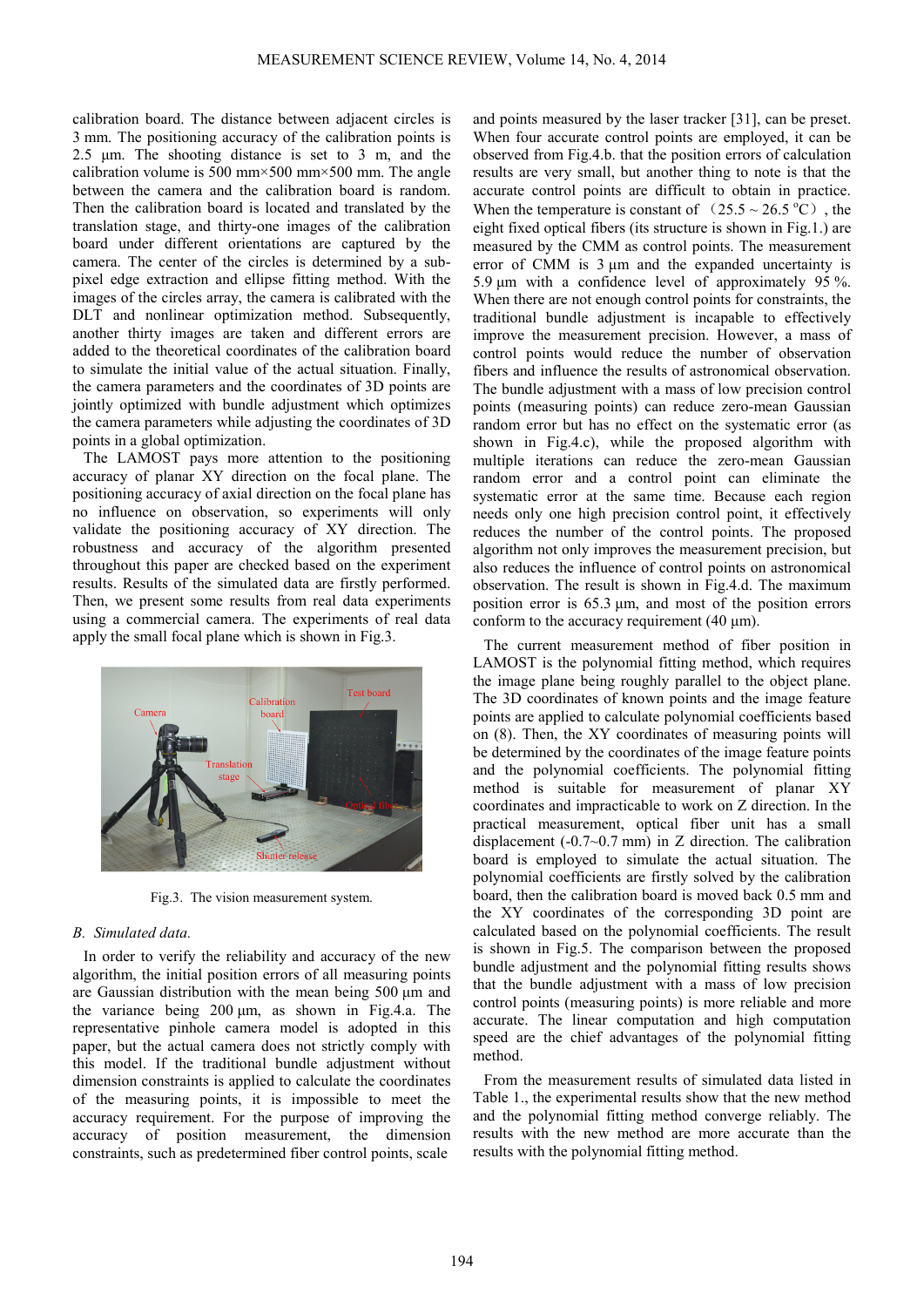

Fig.4. Results of the new bundle adjustment algorithm with simulated data.

*C. Real data.* 

The test board processed by high-precision numerical control machine is applied in the actual experiment. The area of this steel plate is roughly equal to the actual measurement area. A series of holes for installing optical fibers are distributed on the steel plate, as shown in Fig.3.



Fig.5. Results of the polynomial fitting method with simulated data.



(a) Initial position error.



(b) Results with real data.

Fig.6. Result of the new bundle adjustment algorithm with real data.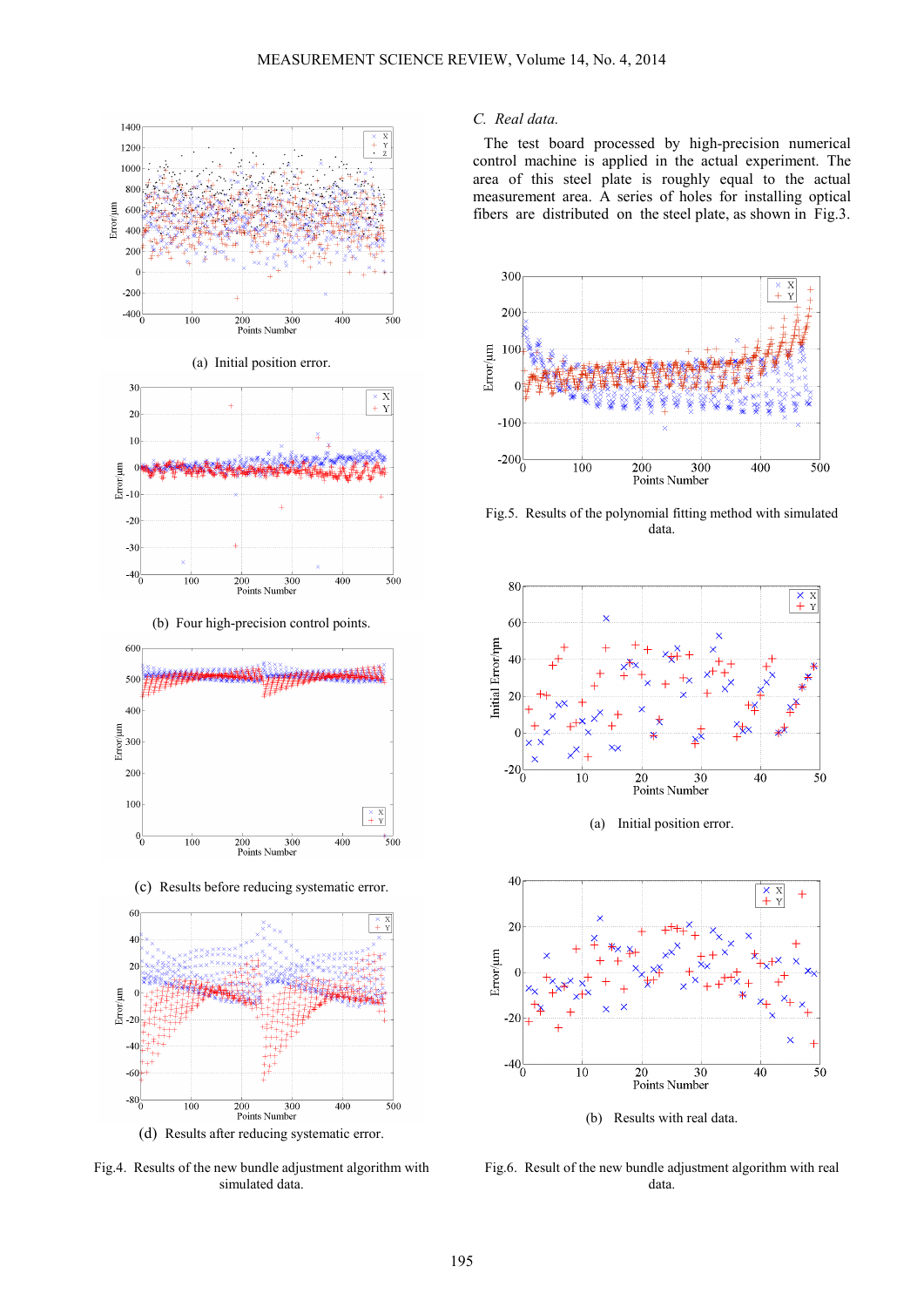The positions of holes have been measured by highprecision CMM. The outer sheath of fiber tip is closely installed in the hole, so the position of the hole is the position of the fiber. By comparison with the results of the present algorithm (as shown in Fig.6.) and CMM, it shows that the maximum position error is 34.1 µm, and all position errors conform to the accuracy requirement  $(40 \text{ µm})$ . Table 2. shows that the new method converges reliably with real data. But this result is less obvious than the simulated data experiment. It is because the initial position errors of measuring points are relatively small.

|                       |   | Initial | <b>BA</b> | polynomial |
|-----------------------|---|---------|-----------|------------|
|                       |   | error   | results   | fitting    |
| Maximum               | X | 1050.3  | 53.1      | 176.1      |
| Abs value             | Y | 1038.3  | 65.3      | 263.2      |
| Mean                  | X | 494.3   | 11.6      | 9.7        |
| value                 | Y | 495.6   | $-6.2$    | 48.0       |
| Standard<br>deviation | X | 199.6   | 12.3      | 53.0       |
|                       |   | 198.2   | 15.6      | 44 7       |

Table 1. Measurement results of simulated data (unit:  $\mu$ m).

Table 2. Measurement results of real data (unit:  $\mu$ m).

|           |   | Initial | <b>BA</b> |
|-----------|---|---------|-----------|
|           |   | error   | results   |
| Maximum   | Χ | 62.4    | 29.7      |
| Abs value | Y | 48.0    | 34.1      |
| Mean      | X | 16.4    | 0.1       |
| value     | Y | 22.5    | $-0.1$    |
| Standard  | X | 18.9    | 11.3      |
| deviation |   | 16.6    | 13.0      |

#### 4. CONCLUSIONS

The actual initial position errors of 3D points are composed of the systematic error and the zero-mean Gaussian random error relative to the theoretical coordinates. This paper introduces an accurate and robust position measurement method for the fiber tips based on iterative bundle adjustment and additional constraints which includes a large number of low-precision control points (measuring points) and only one high-precision control point. The mathematical models of camera and bundle adjustment are established with introduction of various lens distortion correction models. Then the DLT method is used to obtain the initial estimate of the camera. And, the most rigorous bundle adjustment method is applied to calibrate the camera, while the camera parameters are revised simultaneously to estimate the measuring points more accurately and reliably. The polynomial fitting method is also introduced as a reference method.

Experiments with both simulated and real data indicate that the new method can converge reliably and the new method can provide more accurate coordinates of the measuring points than the polynomial fitting method. Compared with the measurement result of CMM or theoretical value, the maximum position error of the novel measurement algorithm of fiber tips with simulated data is 65.3 µm, and most of the position errors conform to the accuracy requirement  $(40 \mu m)$ . The maximum position error with real data is 34.1  $\mu$ m, and all the position errors conform to the accuracy requirement. The new method is more accurate and more reliable than the polynomial fitting method in the same situation, and the measuring precision can meet the requirement for fiber positioning. Compared with the polynomial fitting method, the new method has additional advantages. First, less high precision control points are required; second, this method can measure all kinds of surfaces; and third, the changes of temperature and distance have little influence on the measurement accuracy.

#### **REFERENCES**

- [1] Gillingham, P.R. (1989). Lessons for new large telescopes from the AAT. *Astrophysics and Space Science*, 160 (1), 281-286.
- [2] Kent, S.M. (1994). Sloan digital sky survey. *Astrophysics and Space Science*, 217 (1), 27-30.
- [3] Xing, X.Z., Zhai, C., Du, H.S., Li, W.M., Hu, H.Z., Wang, R.F., Shi, D.X. (1998). Parallel controllable optical fiber positioning system for LAMOST. In *Advanced Technology Optical / IR Telescopes VI*, Proc. SPIE 3352, 839-849.
- [4] Edelstein, J., Poppett, C., Sirk, M., Besuner, R., Lafever, R., Allington-Smith, J.R., Murray, G.J. (2012). Optical fiber systems for the BigBOSS instrument. In *Modern Technologies in Space-and Ground-Based Telescopes and Instrumentation II*, Proc. SPIE 8450.
- [5] Predmore, C.R. (2010). Bundle adjustment of multiposition measurements using the Mahalanobis distance. *Precision Engineering*, 34 (1), 113-123.
- [6] Zhang, F.M., Qu, X.H. (2012). Fusion estimation of point sets from multiple stations of spherical coordinate instruments utilizing uncertainty estimation based on monte carlo. *Measurement Science Review*, 12 (2), 40-45.
- [7] D'Amato, R., Caja, J., Maresca, P., Gómez, E. (2014). Use of coordinate measuring machine to measure angles by geometric characterization of perpendicular planes. Estimating uncertainty. *Measurement*, 47, 598- 606.
- [8] Shi, Y.Q., Sun, C.K., Wang, P., Wang, Z., Duan, H.X. (2011). High-speed measurement algorithm for the position of holes in a large plane. *Optics and Lasers in Engineering*, 50 (12), 1828-1835.
- [9] Feng, M.C., Jin, Y., Zhai, C. (2011). Embedded realtime strain measurement system based on improved automated grid method. *Chinese Journal of Scientific Instrument*, 32 (12), 2874-2880.
- [10] Janusek, D., Kania, M., Zaczek, R., Zavala-Fernandez, H., Zbiec, A., Opolski, G., Maniewski, R. (2011). Application of wavelet based denoising for T-wave alternans analysis in high resolution ECG maps. *Measurement Science Review*, 11 (6), 181-184.
- [11] Liu, Z.G., Zhai, C., Hu, H.Z., Wang, J.P., Chu, J.R. (2011). Research on calibration method of LAMOST fiber robot. In *Astronomical Adaptive Optics Systems and Applications IV*, Proc. SPIE 8149.